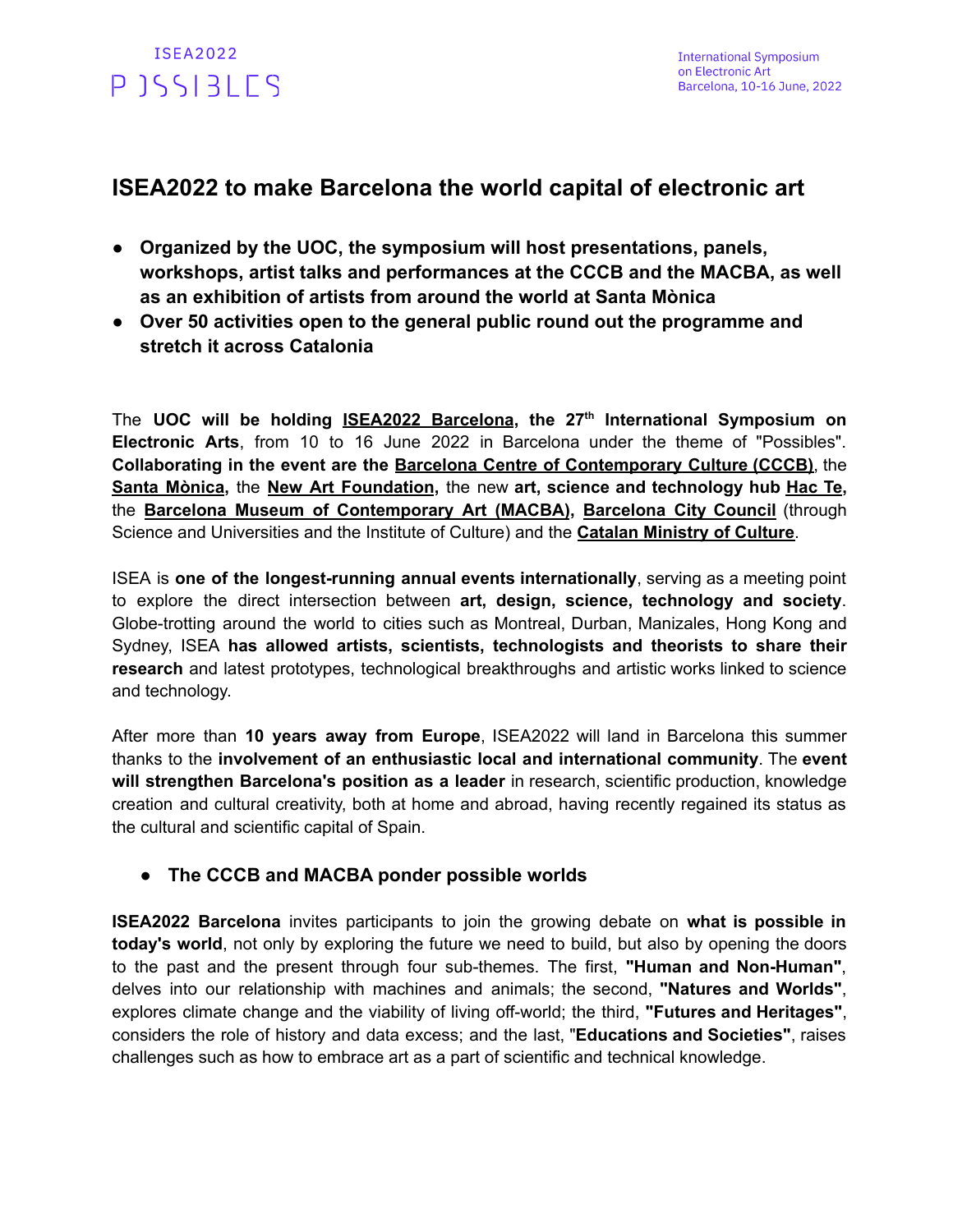The **ISEA Conference, the more academic part of the event**, will include keynotes, panels, institutional presentations, artist talks, performances, screenings and workshops honing in on the intersections between art, science, technology and society. The programme items were selected by a committee of more than **200 experts from around the world** after reviewing the **1,000 entries received** through the public call for proposals.

Most of these activities will take place at the **[CCCB](https://www.cccb.org/en)**, which will play host to paper and poster presentations, panels, screenings and demos every day from 10 to 16 June on-site, and on the last day of the event online. These sessions will address current issues such as the creative capacity of **artificial intelligence**, the possibilities of **immersive experiences**, the imaginary of **biotechnologies in the arts**, the **predictive potential of machines**, new ways of **managing our heritage** and milestones in **human-robot communication**. To top things off, the CCCB will host **workshops and performances for the general public**.

On 10 and 11 June, the **[MACBA](https://www.macba.cat/en)**, as part of its Possible Archives project, will play host to a landmark international archiving summit called the **Second [Summit](https://isea2022.isea-international.org/event/2nd-summit-on-new-media-art-archiving/) on New Media Art [Archiving.](https://isea2022.isea-international.org/event/2nd-summit-on-new-media-art-archiving/)** In addition, throughout the event, the Convent dels Àngels exhibition hall will house a **laboratory-relational space** that will be used for workshops, artist talks and one performance. The space will be open to citizen initiatives such as Cultura Viva's Open [Archives](https://www.barcelona.cat/culturaviva/es/red/comunitat-arxius-oberts) and pay special attention to memory projects focused on the Raval neighbourhood.

Also, The ISEA International Advisory Committee is organising **an open [discussion](https://isea2022.isea-international.org/event/the-isea-symposia-learning-from-the-past-looking-at-the-future/)** that invites to reflect on ISEA's past and help define its future.

#### **● Santa Mònica will host an electronic art exhibition featuring local and international artists**

ISEA2022 Barcelona will bring together a **splendid display of new electronic media and emerging arts**, such as **immersive installations, interactive and online works, animations, performances and screenings, all linked to the intersections between art, science and technology**. The selected artworks also fit the symposium's theme, "Possibles", and challenge visitors to question the relationship they have with their bodies, non-humans and the planet, among other themes.

The main ISEA2022 exhibition, titled *The irruption*, will run at **the arts centre Santa [Mònica](https://artssantamonica.gencat.cat/en/index.html)** from **9 June to 21 August**. It was curated by Marta Gracia, Jara Rocha and Enric Puig Punyet and will display **over twenty pieces selected from the call for proposals**. Set within the local context and the centre's own landscape, they will give pause for thought on the complex circumstances that the planet is experiencing after the major disruption caused by the pandemic. Proposals by **renowned international and local artists such as Robertina Šebjanič, Eric Berger, Joan Soler-Adillon and Andy Gracie** will be on display. Following Arts Santa Mònica's new approach, which encourages horizontal participation, discursive itineraries will emerge while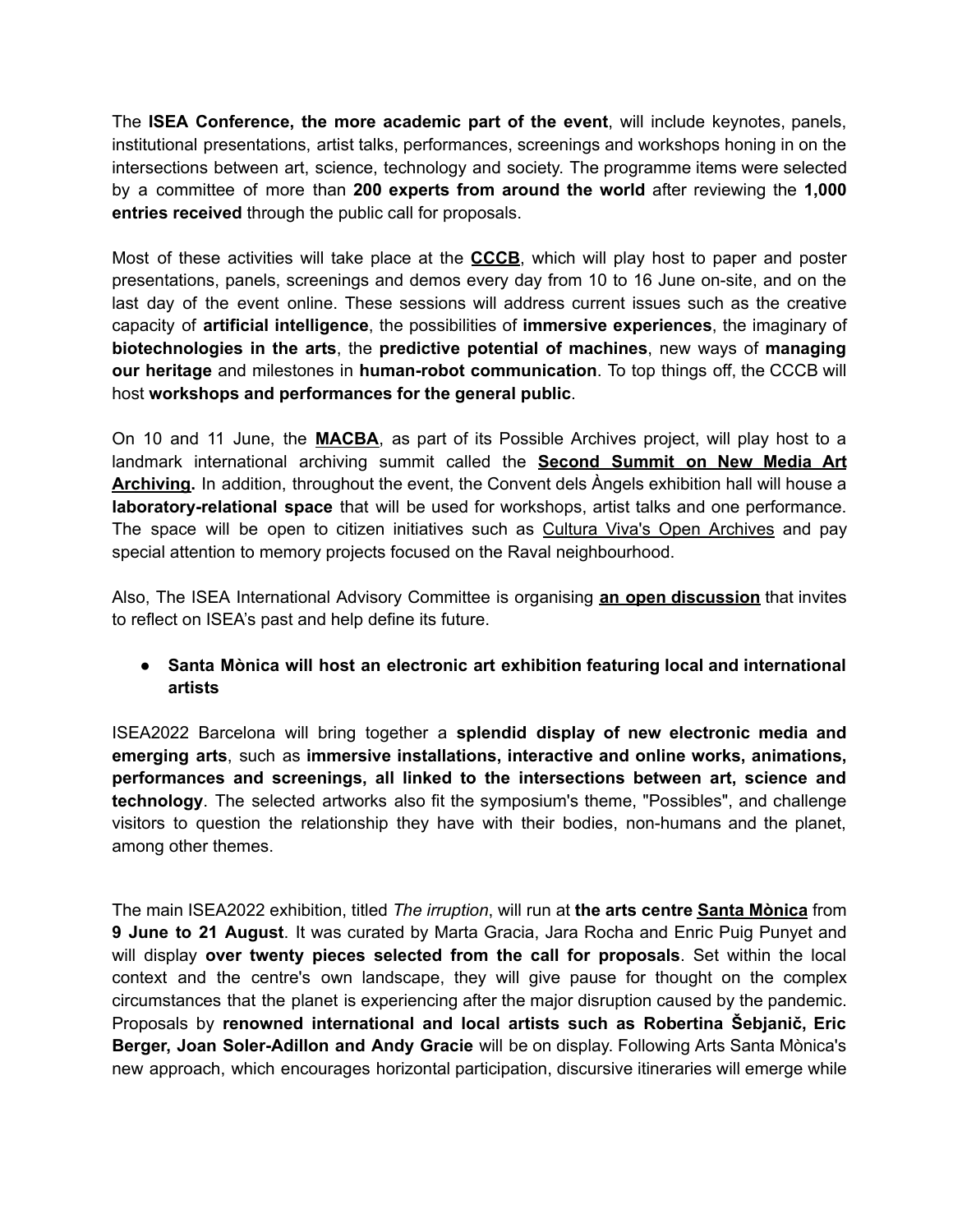the exhibition lasts through multi-level participation and the involvement of the centre's communities of resident artists.

## **● Over 50 activities to enlighten the public about the intersections between art, science and technology**

In an effort to give the **general public** a chance to explore the intersections of art, science and technology, **ISEA2022 Barcelona** and **Hac Te** have created the **ISEA City/Territory programme** to offer **over 50 activities** across Catalonia with support from [Barcelona](https://www.barcelona.cat/en/) City [Council](https://www.barcelona.cat/en/) and the [Catalan](https://web.gencat.cat/en/inici/index.html) Ministry of Culture.

The programme contains exhibitions, workshops, outdoor projects, panels, artist talks, and school initiatives organized into **four areas (art, museums and archives, science, and education)**, involving visual arts facilities, design schools, museums, art centres, creation factories and secondary schools.

ISEA2022 has already confirmed some activities, including noteworthy collaborations with **leading organizations from the world of design.** From now until 10 April, **IED [Barcelona](https://iedbarcelona.es/en/)** is organizing multiple sessions of *Designing for the Many*, an interdisciplinary laboratory set up by master's degree students to research how design impacts the construction of society. From 2 June to 28 August, **Foment de les Arts i [Disseny](https://www.fad.cat/ca) (FAD)**, an association of design professionals and companies, will present *The Year's Best Design*, an exhibition showcasing design highlights from 2021. In addition, on 17 June, it will host the **FAD Forum**, a day of talks revolving around artificial intelligence, art and design. On 7 June, the network of higher education design institutions for social innovation and sustainability **[Educació](https://www.edivi.org/) per al Disseny per Viure (EDIVI)** will reflect on **people- and planet-centred design** as the key to a sustainable future.

Also involved are performing arts venues such as **Sala [Beckett](https://www.salabeckett.cat/intercanvi/maquina-persona/)**, which has partnered with the UOC to put on a series of talks and performances around artificial intelligence and creation '*Màquina Persona'*, and *[Mercat](https://mercatflors.cat/en/) de les Flors*, which will host performing arts creations fusing dance and technology by Konic Thtr 'Intel·ligències múltiples In\_Exo Corpòries'; (10 and 11 June) and Instituto Stocos' *Embodied Machine* (11 and 12 June).

Places in the city for emerging creation will also play a prominent role in ISEA2022. One such place is **La [Capella](https://www.lacapella.barcelona/en)**, which will host an exhibition fostering dialogue between works by **artists from Barcelona Producció (Anna Pascó, Ariadna Parreu and Mario Santamaria)** and pieces by **local creators such as Josep Manuel Berenguer, Anna Carreras, Mónica Rikic, Roc Parés and Yolanda Uriz**, who were picked through the ISEA2022 call for proposals.

In addition to cultural facilities, the programme includes sites in Barcelona such as the **[Canòdrom](https://canodrom.barcelona/en)**, which on 16 June will play host to a **series of panels** with international experts on topics such as **cryptocurrencies and digital arts** and the **STEAM approach in higher education**. Over the course of the event, from 10 to 16 June, **[CosmoCaixa](https://cosmocaixa.org/c)** will put on **three screenings in its planetarium** as part of the [NEO](https://cosmocaixa.org/es/neo) programme, which brings together disciplines